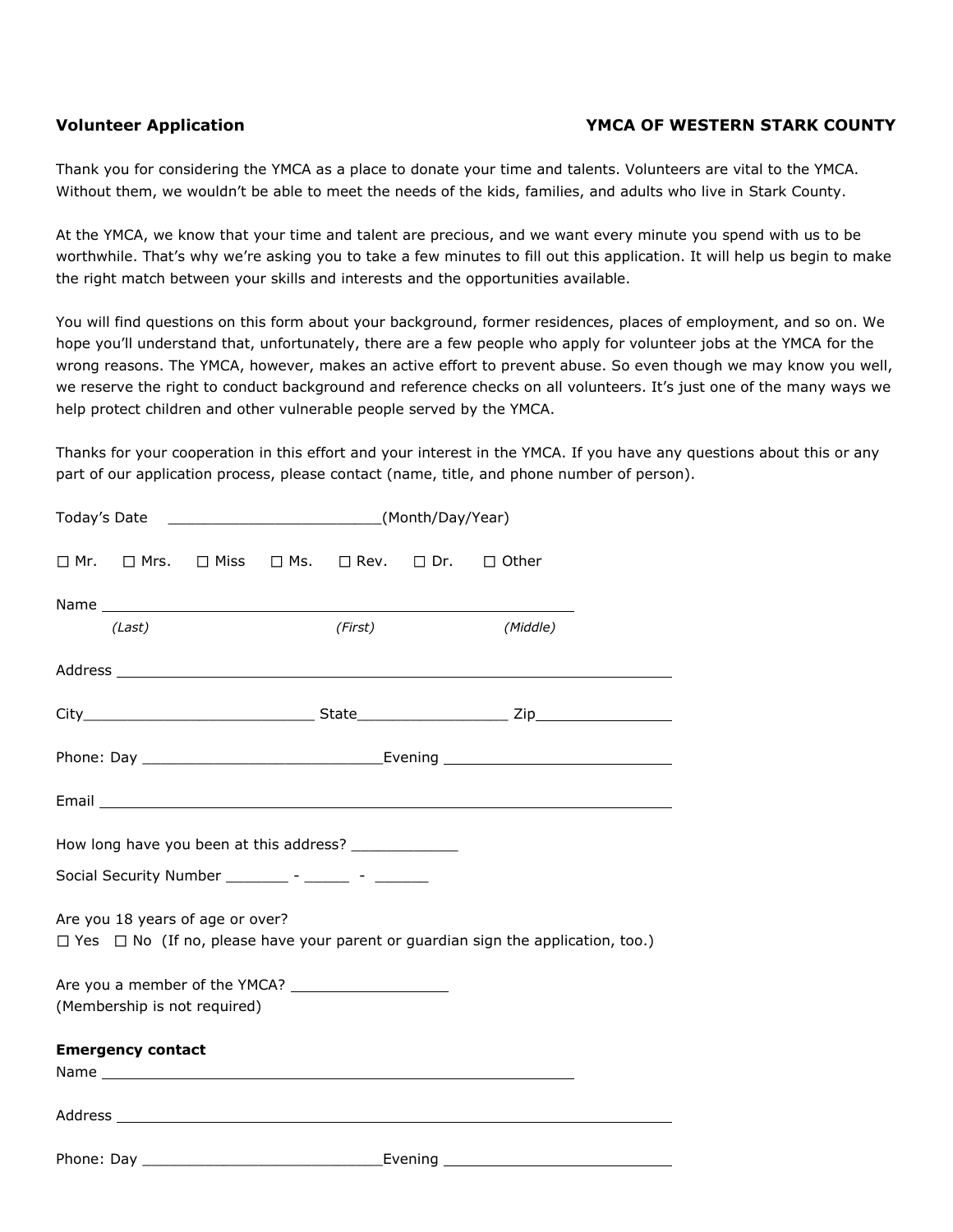## **Volunteer Application YMCA OF WESTERN STARK COUNTY**

### **Interests**

How did you learn about volunteer opportunities at the YMCA?

Why would you like to volunteer?

Have you heard about any particular volunteer opportunities that interest you?

Would you like to talk to someone further about what kinds of volunteer opportunities might match your skills, talents, and interests?

Are there any particular skills, talents, or interests you'd like to share? \_\_\_\_\_\_\_\_\_\_\_\_\_\_\_\_\_\_\_\_\_\_\_\_\_\_\_\_\_\_\_\_\_\_

What other organizations have you volunteered for, if any? \_\_\_\_\_\_\_\_\_\_\_\_\_\_\_\_\_\_\_\_\_\_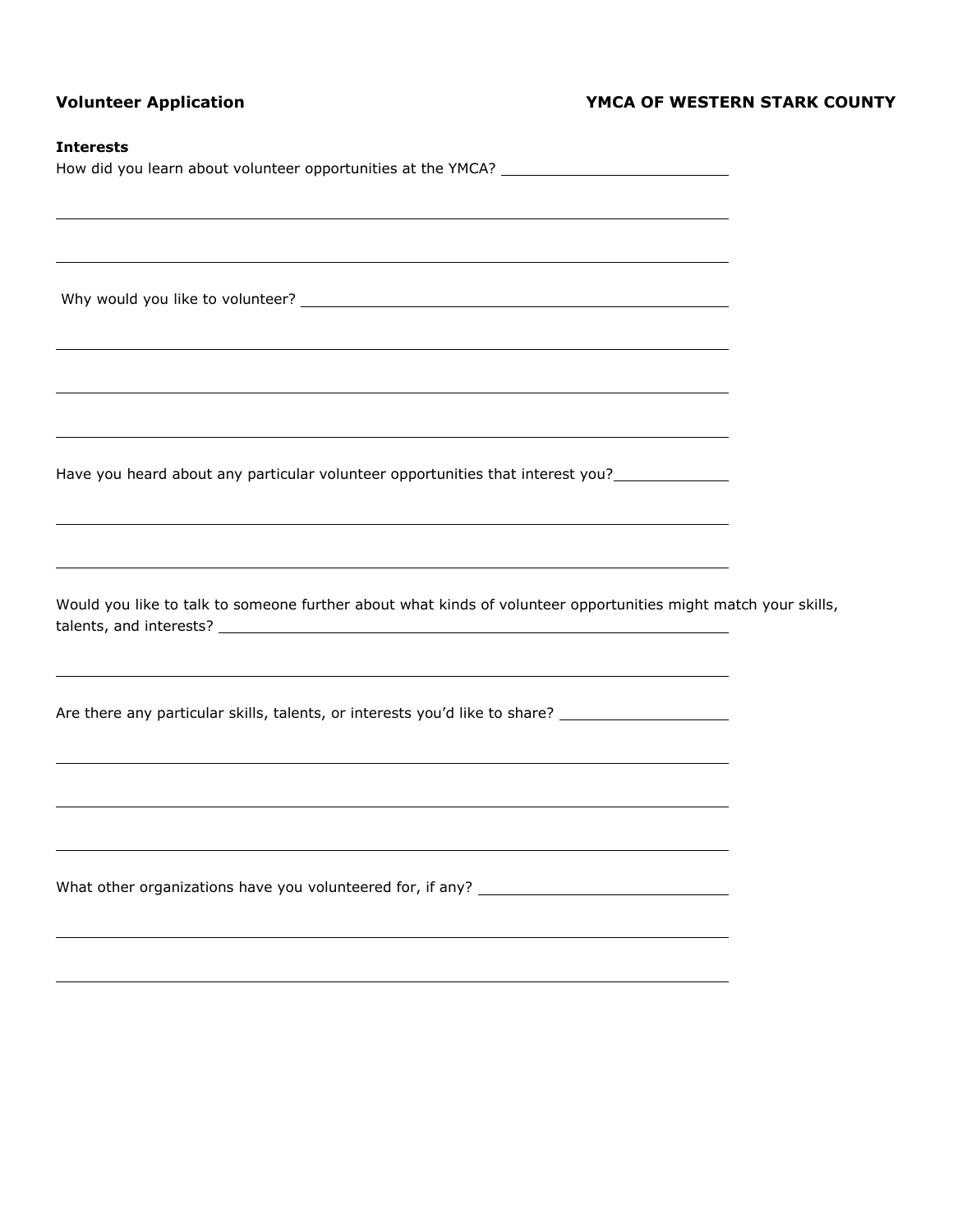# **Volunteer Application YMCA OF WESTERN STARK COUNTY**

## **Residences**

| RESIUEIILES<br>Please list your last two addresses (excluding your current address) starting with the most recent:                                                                                                             |                                                             |              |     |  |
|--------------------------------------------------------------------------------------------------------------------------------------------------------------------------------------------------------------------------------|-------------------------------------------------------------|--------------|-----|--|
| Street address                                                                                                                                                                                                                 | City                                                        | State        | Zip |  |
|                                                                                                                                                                                                                                |                                                             |              |     |  |
|                                                                                                                                                                                                                                |                                                             |              |     |  |
|                                                                                                                                                                                                                                |                                                             |              |     |  |
| Street address                                                                                                                                                                                                                 | City                                                        | <i>State</i> | Zip |  |
|                                                                                                                                                                                                                                |                                                             |              |     |  |
| <b>Employment History</b>                                                                                                                                                                                                      |                                                             |              |     |  |
| Please list your last three employers, starting with the most recent:                                                                                                                                                          |                                                             |              |     |  |
|                                                                                                                                                                                                                                |                                                             |              |     |  |
|                                                                                                                                                                                                                                |                                                             |              |     |  |
| Employed from when to when? (include month and year)_____________________________                                                                                                                                              |                                                             |              |     |  |
|                                                                                                                                                                                                                                | <u> 1989 - Johann Stoff, amerikansk politiker (d. 1989)</u> |              |     |  |
|                                                                                                                                                                                                                                |                                                             |              |     |  |
|                                                                                                                                                                                                                                |                                                             |              |     |  |
|                                                                                                                                                                                                                                |                                                             |              |     |  |
|                                                                                                                                                                                                                                |                                                             |              |     |  |
| 2.                                                                                                                                                                                                                             |                                                             |              |     |  |
| Employed from when to when? (include month and year) ____________________________                                                                                                                                              |                                                             |              |     |  |
|                                                                                                                                                                                                                                |                                                             |              |     |  |
|                                                                                                                                                                                                                                |                                                             |              |     |  |
| State job title and describe your work example and the state of the state of the state of the state of the state of the state of the state of the state of the state of the state of the state of the state of the state of th |                                                             |              |     |  |
|                                                                                                                                                                                                                                |                                                             |              |     |  |
|                                                                                                                                                                                                                                |                                                             |              |     |  |
| 3.                                                                                                                                                                                                                             |                                                             |              |     |  |
| Employed from when to when? (include month and year)_                                                                                                                                                                          |                                                             |              |     |  |
|                                                                                                                                                                                                                                |                                                             |              |     |  |
|                                                                                                                                                                                                                                |                                                             |              |     |  |
|                                                                                                                                                                                                                                |                                                             |              |     |  |
|                                                                                                                                                                                                                                |                                                             |              |     |  |
| <b>Military History</b>                                                                                                                                                                                                        |                                                             |              |     |  |
|                                                                                                                                                                                                                                |                                                             |              |     |  |
|                                                                                                                                                                                                                                |                                                             |              |     |  |
|                                                                                                                                                                                                                                |                                                             |              |     |  |

Did you attend service school or receive special training?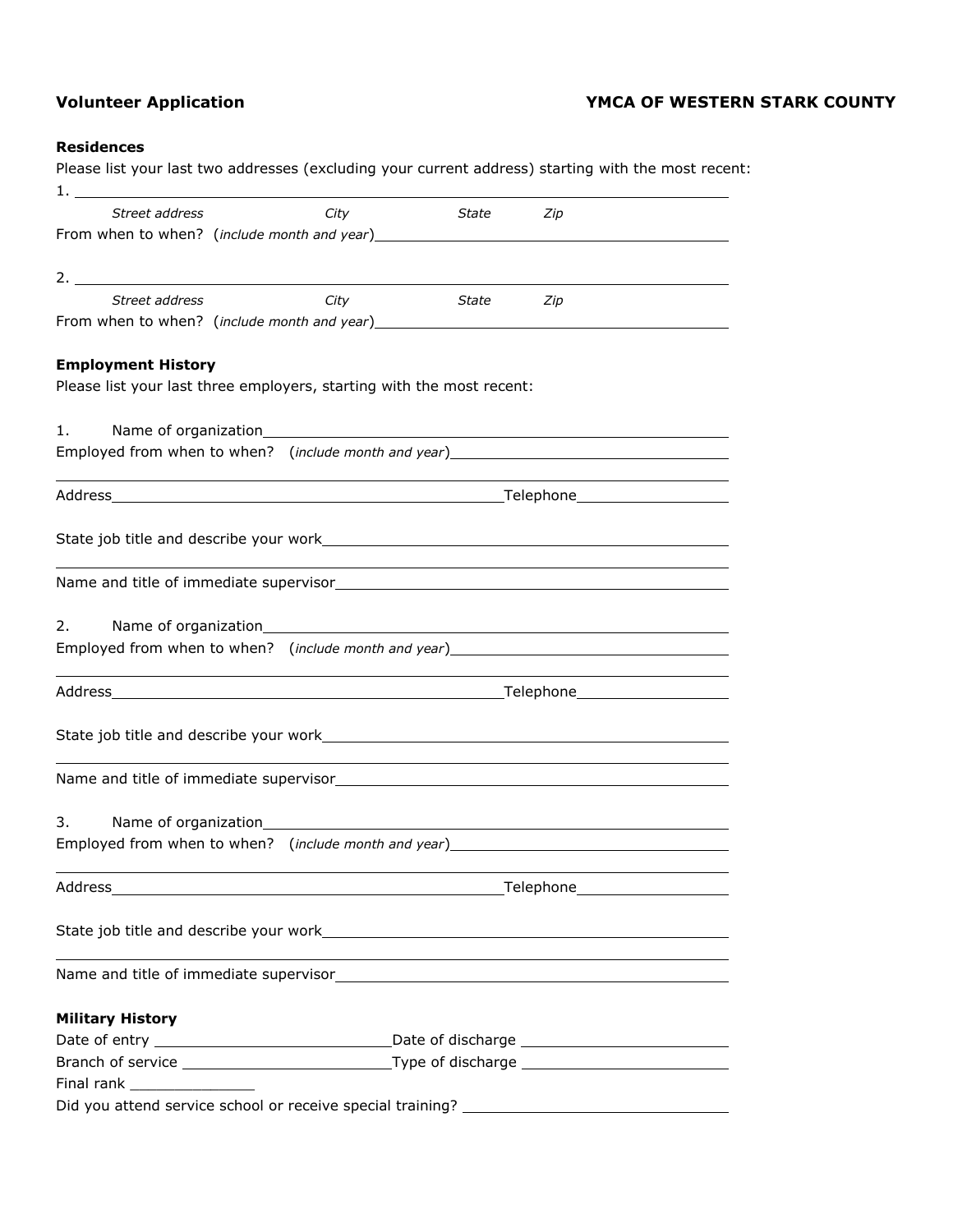## **Education**

Note: Formal education is not required to be a volunteer. We welcome experience of all kinds!

|                   | Name and location | Course of<br>study | Start and<br>end dates | Did you<br>graduate? | Degree or<br>diploma |
|-------------------|-------------------|--------------------|------------------------|----------------------|----------------------|
| High School       |                   |                    |                        |                      |                      |
| Trade or Business |                   |                    |                        |                      |                      |
| College           |                   |                    |                        |                      |                      |
| Other             |                   |                    |                        |                      |                      |

**Other skills** (caring for children, languages, etc.)

### **Background**

Please list here any other names you may have used in the past:

Driver's license number \_\_\_\_\_\_\_\_\_\_\_\_\_\_\_\_\_\_\_\_\_\_\_

Driver's license classification \_\_\_\_\_\_\_\_\_\_\_\_\_\_\_\_\_\_\_ Have you ever been convicted of a criminal offense? If so, what was it?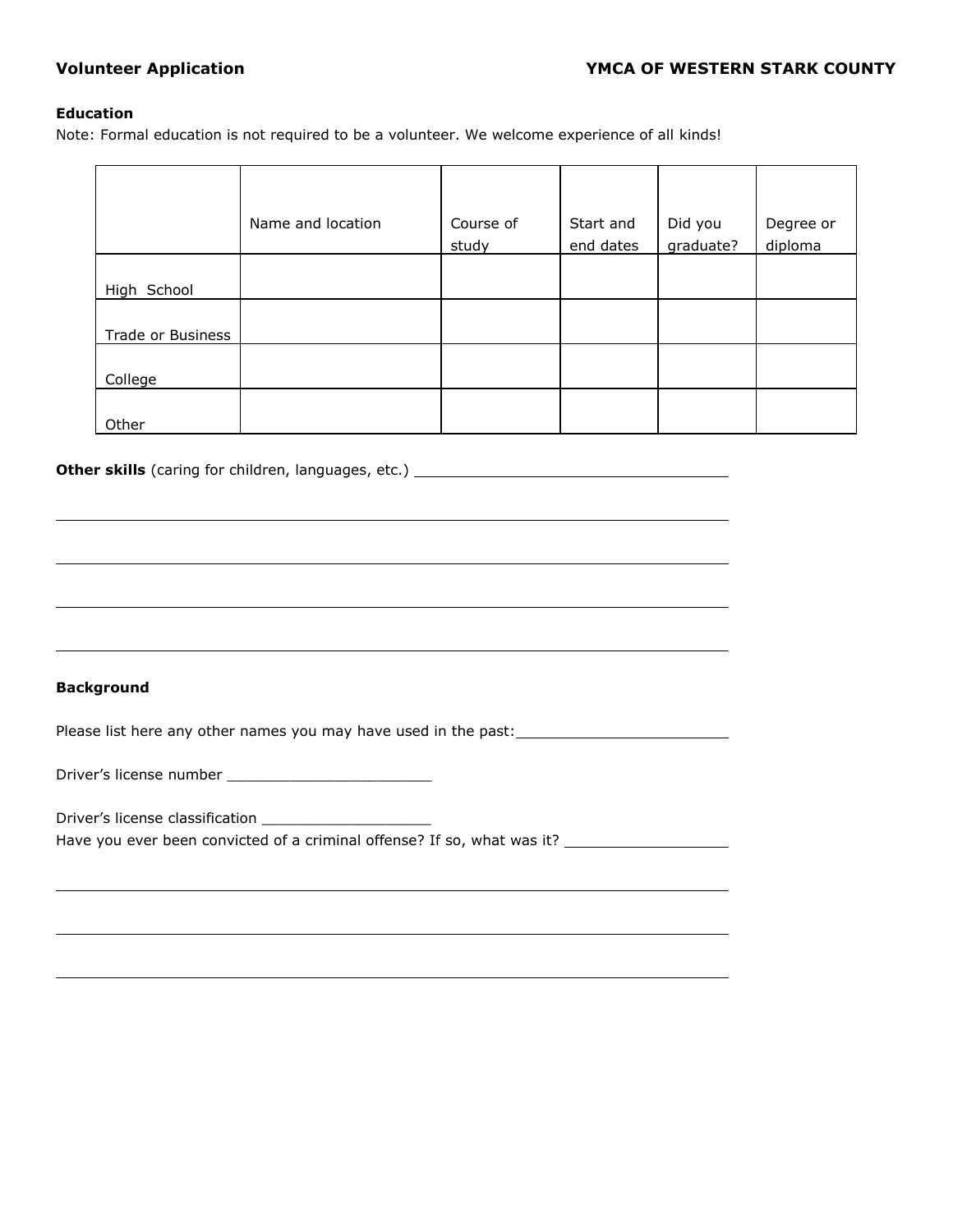# **References**

Please list three people besides relatives and employers whom you have known for at least two years and who know you well enough to provide us with a reference.

| Please list the names of relatives, friends, or acquaintances employed by the YMCA and their relationship to you. |  |
|-------------------------------------------------------------------------------------------------------------------|--|
|                                                                                                                   |  |
| ,我们也不会有什么。""我们的人,我们也不会有什么?""我们的人,我们也不会有什么?""我们的人,我们也不会有什么?""我们的人,我们也不会有什么?""我们的人                                  |  |
|                                                                                                                   |  |
| $(if$ vou're under $18$ )                                                                                         |  |

*(if you're under 18)*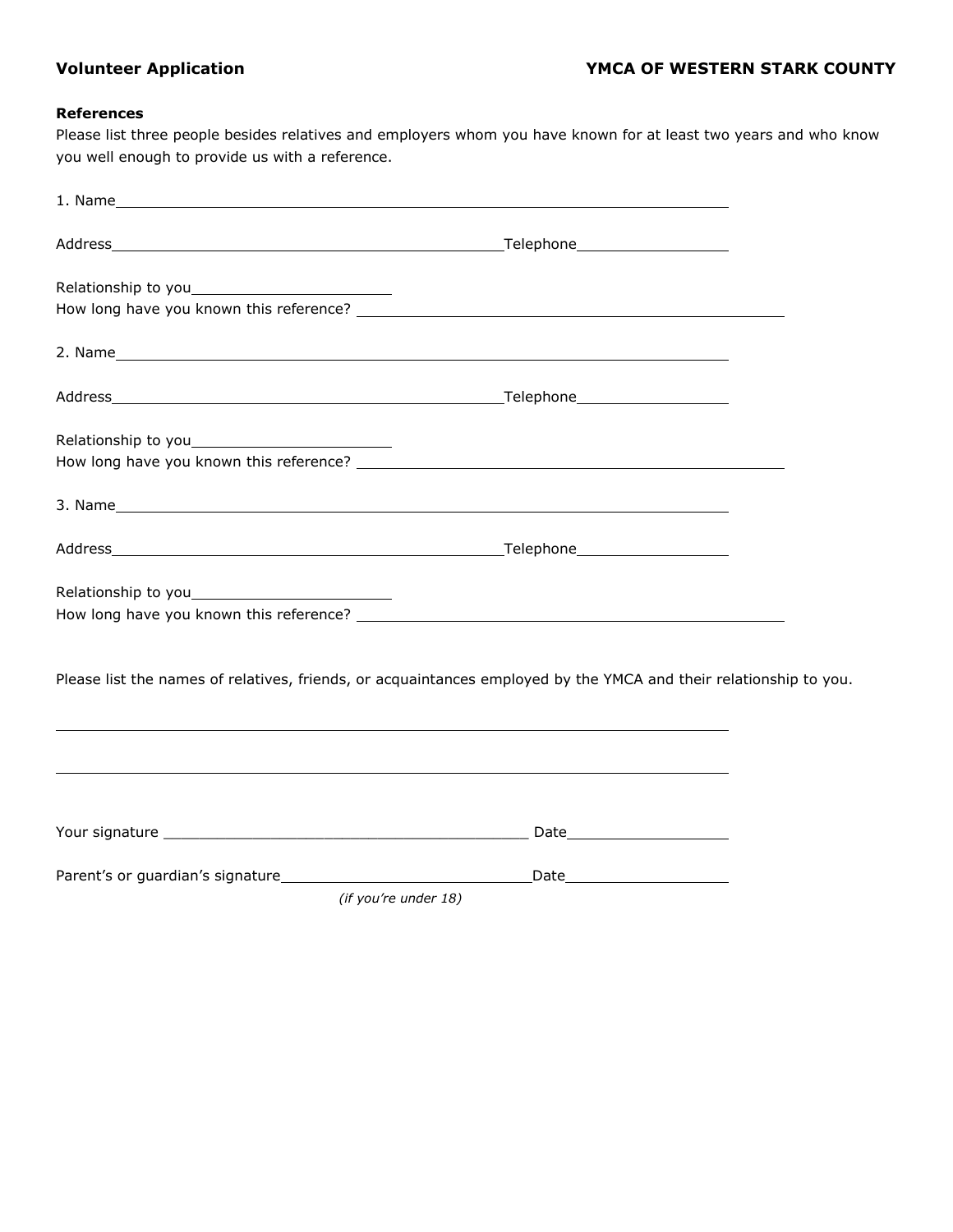

## DISCLOSURE AND AUTHORIZATION REGARDING BACKGROUND INVESTIGATION FOR EMPLOYMENT PURPOSES

## **Disclosure**

The YMCA of Western Stark County (the "Company") may request from a consumer reporting agency and for employment-related purposes, a "consumer report(s)" (commonly known as "background reports") containing background information about you in connection with your employment, or application for employment, or engagement for services (including independent contractor or volunteer assignments, as applicable).

HireRight, LLC ("HireRight") will prepare or assemble the background reports for the Company. HireRight is located and can be contacted at 3349 Michelson Drive, Suite 150, Irvine, CA 92612, (800) 400-2761, www.hireright.com.

The background report(s) may contain information concerning your character, general reputation, personal characteristics, mode of living, or credit standing. The types of background information that may be obtained include, but are not limited to: criminal history; litigation history; motor vehicle record and accident history; social security number verification; address and alias history; credit history; verification of your education, employment and earnings history; professional licensing, credential and certification checks; drug/alcohol testing results and history; military service; and other information.

|                                                                                                  |        | <b>Authorization</b>                                                                |                               |
|--------------------------------------------------------------------------------------------------|--------|-------------------------------------------------------------------------------------|-------------------------------|
| <b>Full Legal Name</b>                                                                           |        |                                                                                     |                               |
| First                                                                                            | Middle | Last                                                                                | <b>Suffix</b>                 |
| Date of Birth: National Property of Birth:                                                       |        |                                                                                     |                               |
|                                                                                                  |        |                                                                                     |                               |
|                                                                                                  |        | I hereby authorize Company to obtain the consumer reports described above about me. |                               |
| Signature <b>Executive Signature Executive Signature Executive Signature Executive Signature</b> |        | Date                                                                                |                               |
|                                                                                                  |        | [END OF DOCUMENT]                                                                   |                               |
|                                                                                                  |        | Page 1 of 1                                                                         |                               |
| YMCA of Western Stark County                                                                     |        | <b>MASSILLON FAMILY YMCA</b>                                                        | <b>TOWPATH TRAIL YMCA</b>     |
| Visit us on the web at www.WestStarkY.org                                                        |        | 131 Tremont Ave SE                                                                  | 1226 Market St NE             |
|                                                                                                  |        | Massillon, OH 44646                                                                 | Navarre, OH 44662             |
|                                                                                                  |        | P 330 837 5116 F 330 837 5119                                                       | P 330 879 0800 F 330 879 0400 |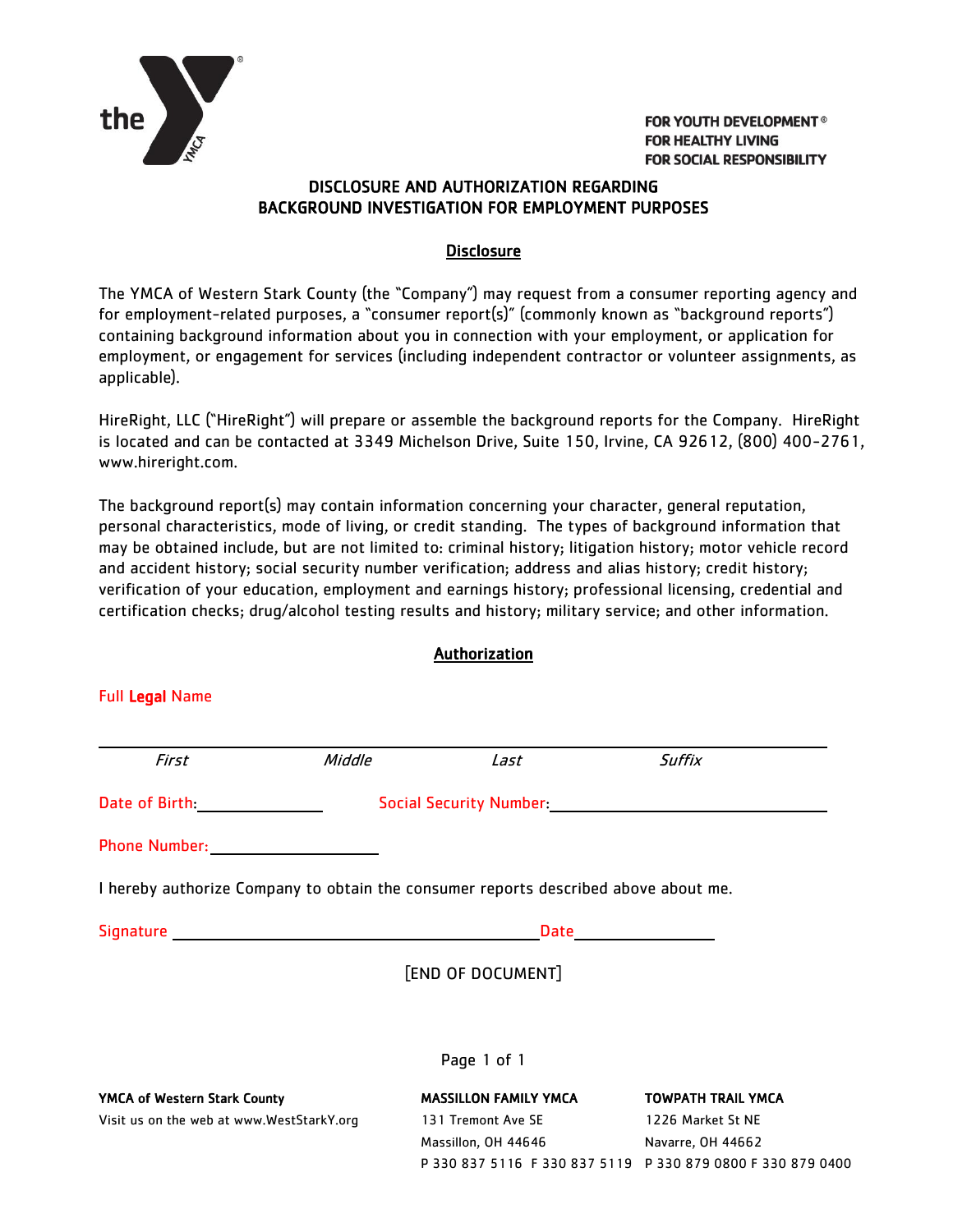

# OTHER DISCLOSURES, ACKNOWLEDGMENTS & AUTHORIZATIONS REGARDING BACKGROUND INVESTIGATION FOR EMPLOYMENT PURPOSES

## **Disclosures**

## Investigative Consumer Report:

YMCA of Western Stark County (the "Company") may request an investigative consumer report about you from HireRight, LLC ("HireRight"), a consumer reporting agency, in connection with your employment, or application for employment, or engagement for services (including independent contractor or volunteer assignments, as applicable). An "investigative consumer report" is a background report that includes information from personal interviews (except in California, where that term includes background reports with or without information obtained from personal interviews), the most common form of which is checking personal or professional references through personal interviews with sources such as your former employers and associates, and other information sources. The investigative consumer report may contain information concerning your character, general reputation, personal characteristics, mode of living, or credit standing. You may request more information about the nature and scope of an investigative consumer report, if any, by contacting the Company.

## Ongoing Authorization:

If the Company hires you or contracts for your services, the Company may obtain additional consumer reports and investigative consumer reports about you without asking for your authorization again, throughout your employment or your contract period, as allowed by law.

## Summary of Rights under the Fair Credit Reporting Act:

A summary of your rights under the Fair Credit Reporting Act is being provided to you separately.

## HireRight Privacy Policy:

Information about HireRight's privacy practices is available at www.hireright.com/Privacy-Policy.aspx.

## Acknowledgments & Authorization

I acknowledge that I have received and carefully read and understand the separate "Disclosure and Authorization Regarding Background Investigation for Employment Purposes"; and the separate "Summary of Rights under the Fair Credit Reporting Act" that have been provided to me by the Company.

By my signature below, I authorize the preparation of background reports about me, including background reports that are "investigative consumer reports" by HireRight, and to the furnishing of such background reports to the Company and its designated representatives and agents, for the purpose of

Page 1 of 2

YMCA of Western Stark County Visit us on the web at www.WestStarkY.org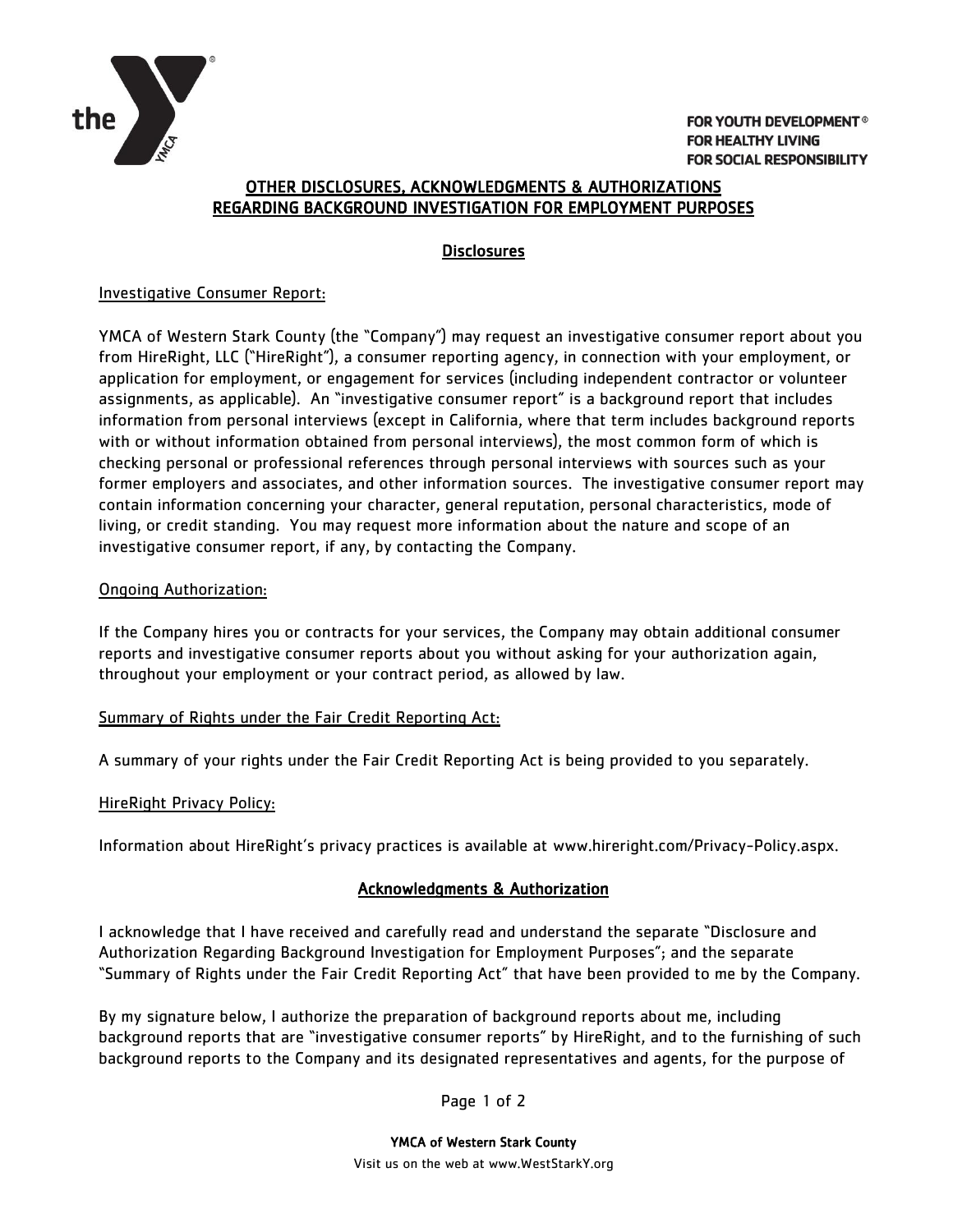

assisting the Company in making a determination as to my eligibility for employment or engagement for services (including independent contractor or volunteer assignments, as applicable), promotion, retention or for other lawful employment purposes. I understand that if the Company hires me or contracts for my services, my consent will apply, and the Company may, as allowed by law, obtain from HireRight (or from a consumer reporting agency other than HireRight) additional background reports pertaining to me, without asking for my authorization again, throughout my employment or contract period.

I understand that if the Company obtains a credit report about me, then it will only do so where such information is substantially related to the duties and responsibilities of the position in which I am engaged or for which I am being evaluated.

I understand that information contained in my employment (or contractor or volunteer) application, or otherwise disclosed by me before or during my employment (or contract or volunteer assignment), if any, may be used for the purpose of obtaining and evaluating background reports on me. I also understand that nothing herein shall be construed as an offer of employment or contract for services.

I understand that the information included in the background reports may be obtained from private and public record sources, including without limitation and as appropriate: government agencies and courthouses; educational institutions; and employers. Accordingly, I hereby authorize all of the following, to disclose information about me to the consumer reporting agency and its agents: law enforcement and all other federal, state and local government agencies and courts; educational institutions (public or private); testing agencies; information service bureaus; credit bureaus and other consumer reporting agencies; other public and private record/data repositories; motor vehicle records agencies; my employers; the military; and all other individuals and sources with any information about or concerning me. The information that can be disclosed to the consumer reporting agency and its agents includes, but is not limited to, information concerning my: employment and earnings history; education, credit, motor vehicle and accident history; drug/alcohol testing results and history; criminal history; litigation history; military service; professional licenses, credentials and certifications; social security number verification; address and alias history; and other information.

By my signature below, I also promise that the personal information I provide with this form or otherwise in connection with my background investigation is true, accurate and complete, and I understand that dishonesty or material omission may disqualify me from consideration for employment. I agree that a copy of this document in faxed, photocopied or electronic (including electronically signed) form will be valid like the signed original. I further acknowledge that I have received additional state law notices that I have reviewed and read.

| <b>Applicant Last Name</b> | First | Middle |  |
|----------------------------|-------|--------|--|
|                            |       |        |  |
| <b>Applicant Signature</b> | Date  |        |  |

Page 2 of 2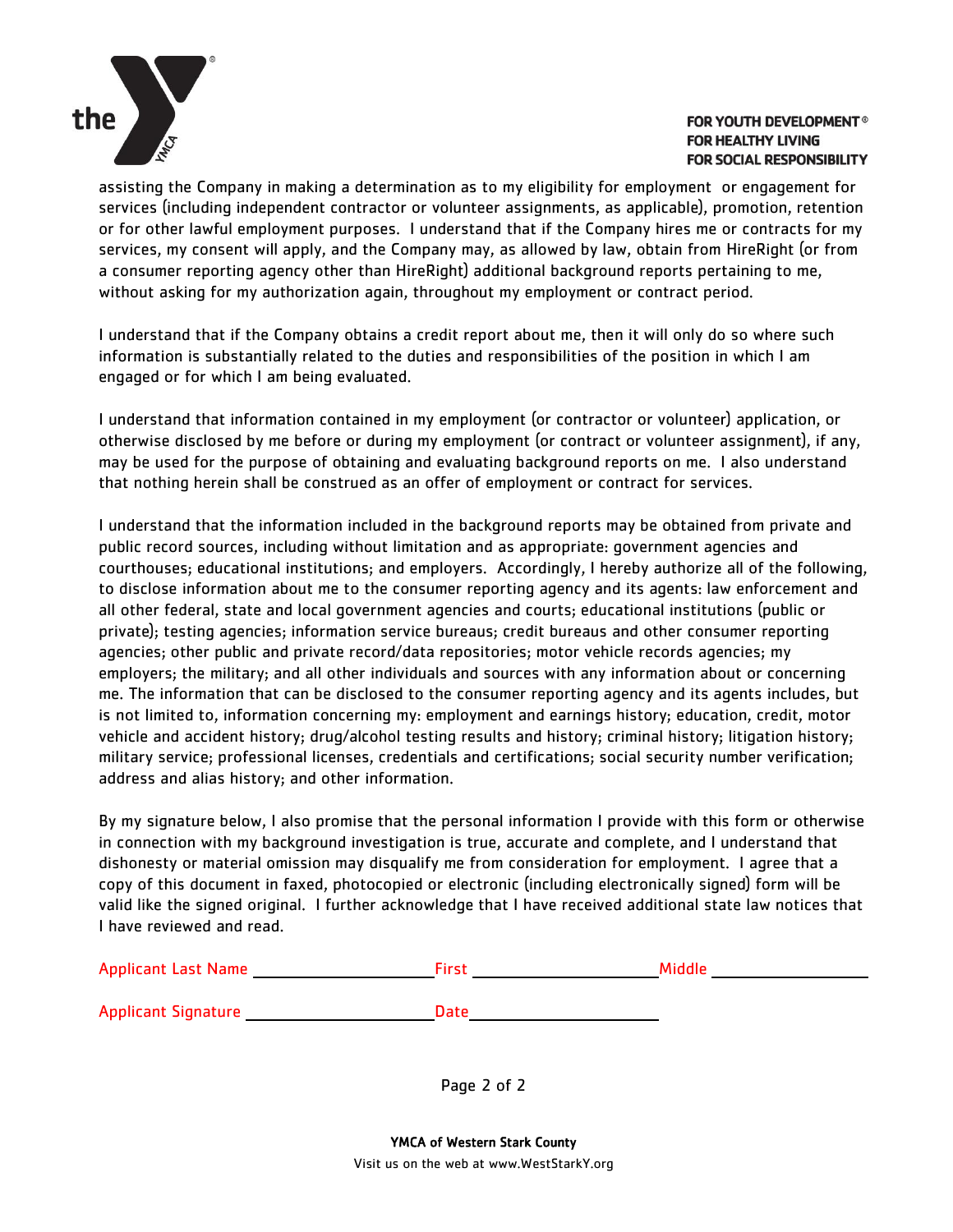

Para información en español, visite www.consumerfinance.gov/learnmore o escribe a la Consumer Financial Protection Bureau, 1700 G Street N.W., Washington, DC 20552.

# A Summary of Your Rights Under the Fair Credit Reporting Act

The federal Fair Credit Reporting Act (FCRA) promotes the accuracy, fairness, and privacy of information in the files of consumer reporting agencies. There are many types of consumer reporting agencies, including credit bureaus and specialty agencies (such as agencies that sell information about check writing histories, medical records, and rental history records). Here is a summary of your major rights under FCRA. For more information, including information about additional rights, go to www.consumerfinance.gov/learnmore or write to: Consumer Financial Protection Bureau, 1700 G Street N.W., Washington, DC 20552.

- You must be told if information in your file has been used against you. Anyone who uses a credit report or another type of consumer report to deny your application for credit, insurance, or employment – or to take another adverse action against you – must tell you, and must give you the name, address, and phone number of the agency that provided the information.
- You have the right to know what is in your file. You may request and obtain all the information about you in the files of a consumer reporting agency (your "file disclosure"). You will be required to provide proper identification, which may include your Social Security number. In many cases, the disclosure will be free. You are entitled to a free file disclosure if:
	- $\circ$  a person has taken adverse action against you because of information in your credit report;
	- $\circ$  you are the victim of identity theft and place a fraud alert in your file;
	- $\circ$  your file contains inaccurate information as a result of fraud;
	- o you are on public assistance;
	- o you are unemployed but expect to apply for employment within 60 days.

In addition, all consumers are entitled to one free disclosure every 12 months upon request from each nationwide credit bureau and from nationwide specialty consumer reporting agencies. See www.consumerfinance.gov/learnmore for additional information.

- You have the right to ask for a credit score. Credit scores are numerical summaries of your creditworthiness based on information from credit bureaus. You may request a credit score from consumer reporting agencies that create scores or distribute scores used in residential real property loans, but you will have to pay for it. In some mortgage transactions, you will receive credit score information for free from the mortgage lender.
- You have the right to dispute incomplete or inaccurate information. If you identify information in your file that is incomplete or inaccurate, and report it to the consumer reporting agency, the agency must investigate unless your dispute is frivolous. See www.consumerfinance.gov/learnmore for an explanation of dispute procedures.
- Consumer reporting agencies must correct or delete inaccurate, incomplete, or unverifiable information. Inaccurate, incomplete, or unverifiable information must be removed or corrected, usually within 30

### YMCA of Western Stark County **MASSILLON FAMILY YMCA** TOWPATH TRAIL YMCA

Visit us on the web at www.WestStarkY.org 131 Tremont Ave SE 1226 Market St NE Massillon, OH 44646 Navarre, OH 44662 P 330 837 5116 F 330 837 5119 P 330 879 0800 F 330 879 0400